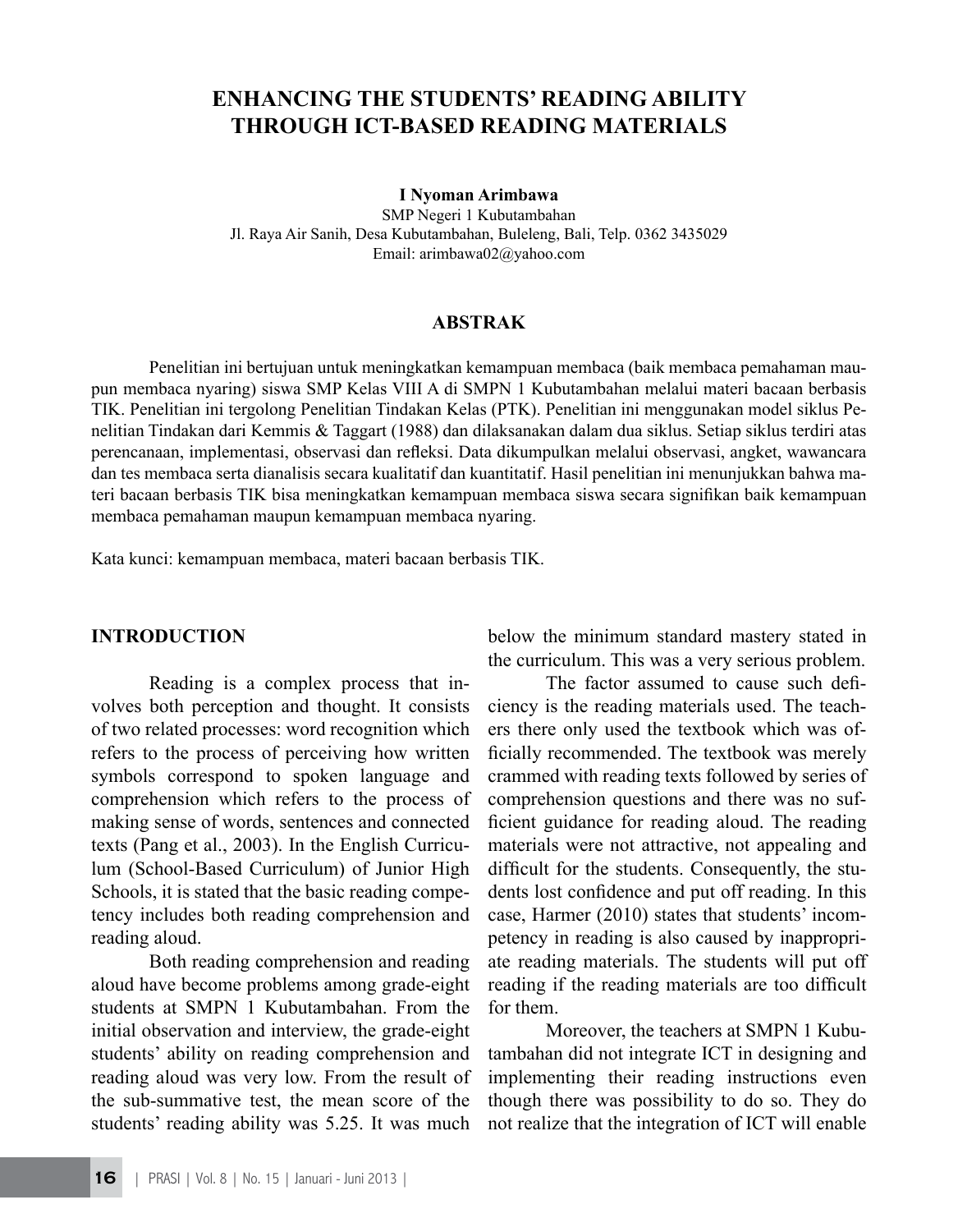them to design and to implement their reading instructions with variations. Even, as confirmed by Dudeney & Hockly (2007), when there is no sufficient ICT facility at school, for example there is only one computer in the school, teachers can develop offline ICT-based reading materials. They need to use Internet mainly as a resource, accessing the Internet to download and print out materials to use offline with classes or to create their own electronic materials printed out for learners.

Considering all these, this study was conducted in order to enhance the grade-eight students' reading ability at SMPN 1 Kubutambahan through ICT-based reading materials. The integration of ICT was taken into account because it enabled the teachers to get various resources and make variations on their instructional design and its implementation in the classroom.

There were two main research questions formulated in this study: (1) how could ICTbased reading materials enhance the grade-eight students' ability on reading comprehension? and (2) how could ICT-based reading materials enhance the grade-eight students' ability on reading aloud?

Reading is the process of constructing meaning from text, whether written or graphic, paper-based or digital (Winch et al., 2006: 3). Concerning the reading process, there is widely known three models of reading process: topdown, bottom-up and interactive model (Sibertain in Cahyono & Widiati, 2011: 51). The distinction is based on the way learners attempt to understand what they read. In bottom-up processing, readers start with the components parts: words, grammar, and the like. In top-down processing, however, readers start from their background knowledge, either content schemata or textual schemata. Brown (2001: 299) states that more recent research on teaching reading has shown that a combination of top-down and bottom-up processing (which is called interactive reading) is almost always as a primary ingredient in successful teaching methodology.

The text, the reader, and the interaction of

the text and the reader, which make up three reading models, give insights on how reading should be taught. They are 1) text structure theory which signifies the importance of the text in facilitating reading, 2) schema theory which emphasizes the role of the reader's prior-knowledge in understanding messages in a reading text, and 3) metacognitive theory that focuses on the interaction of the reader and the text (Cahyono & Widiati, 2011: 520)

Types of classroom reading performance can be categorized into oral reading or reading aloud and silent reading or reading comprehension (Brown, 2001: 312). Oral reading, at the beginning and intermediate levels, can serve as an evaluative check on bottom-up processing skills, serve as pronunciation check, and serve to add some extra student participation in order to highlight a certain short segment of a reading passage. Silent reading includes intensive reading (which covers linguistic and content) and extensive reading (reading for pleasure).

Harmer (2010: 101-102) proposes six principles in teaching reading, they are encouraging students to read as often and as much as possible, engaging the students with what they are reading, encouraging students to respond to the content of a text (and explore their feeling about it), predicting as a major factor in reading, matching the task with the topic when using intensive reading texts, and exploiting reading text to the whole.

In the English Curriculum, it is stated clearly that reading competency is ability to understand meanings and rhetorical steps of written texts which covers identifying general information, main idea, specific information, and meaning of word/phrase/sentence in the texts; identifying generic structure; and reading the texts aloud with appropriate pronunciation, stress and intonation (Curriculum 2004, p.37-38).

In this study, reading ability is the ability to derive meanings from written texts which includes (1) reading comprehension with the indicators of identifying general information; iden-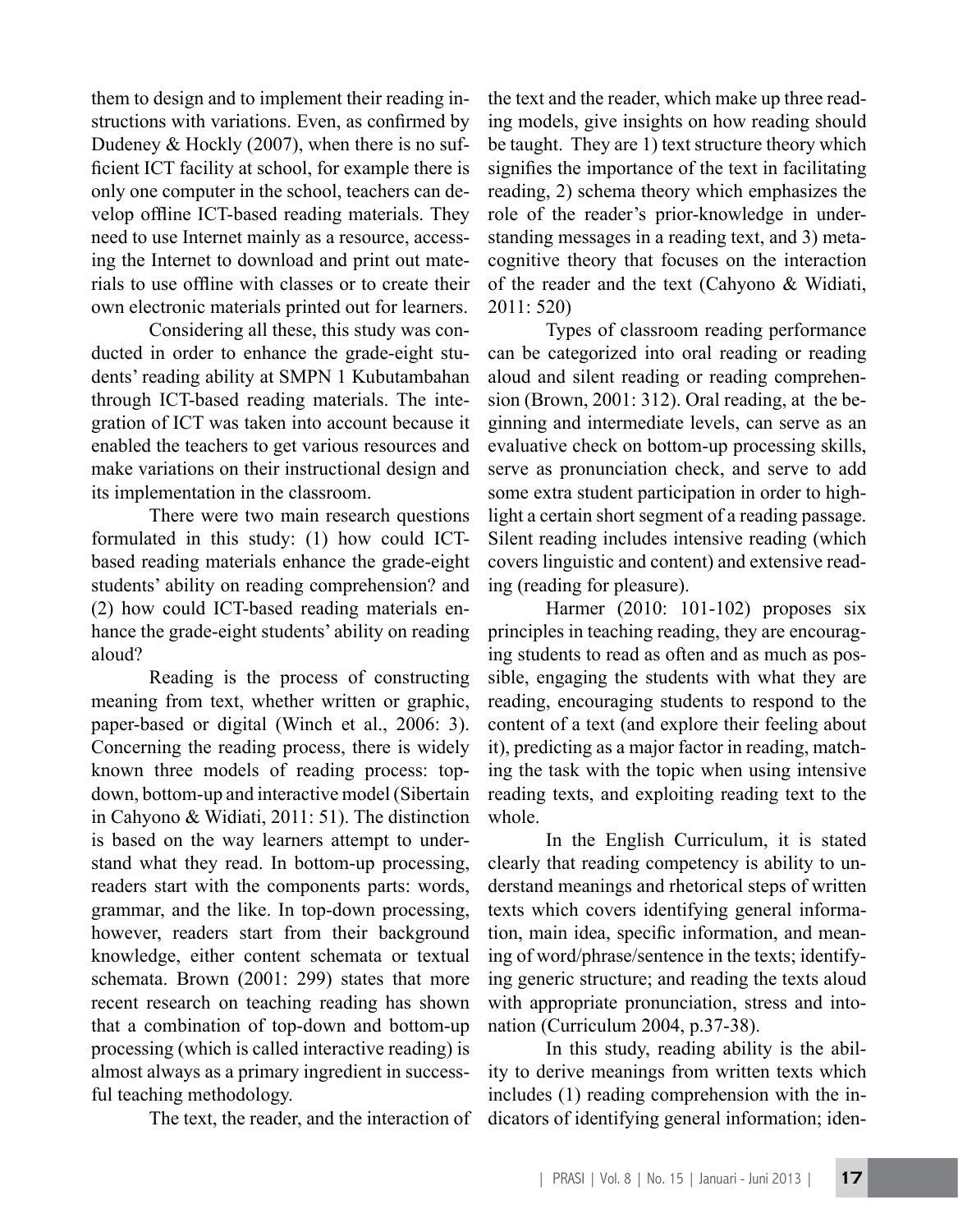tifying specific information; deducing meaning from the context (word meaning, reference, inference); and reading aloud with appropriate pronunciation, stress and intonation.

Materials, in this case 'language-learning materials', refer to anything which is used by teachers or learners to facilitate the learning of a language. Materials could be cassettes, videos, CD-ROMs, dictionaries, grammar books, readers, workbooks or photocopied exercises (Tomlinson, 2007: 2)

Dit.PSMA (2010) states that instructional materials should be relevant with the curriculum requirement and adequate to achieve the competencies. Tomlinson (2007), on the basis of Second Language Acquisition theories/principles, proposes that language learning materials should achieve impact through novelty, variety, attractive presentation, appealing content and achievable challenge; help learners feel at ease; help learners develop confidence; facilitate learners' self-investment; and expose learners to language in authentic use.

ICT-based Materials refer to instructional materials which are related to technology as tools used to obtain, process and store data in various ways in order to produce qualified information (Dit.PSMA, 2010: 27).

Dudeney & Hockly (2007) explain that using ICT-based activities does not mean that completely new materials need to be prepared for every class. The Internet has a wealth of readymade materials available. Teachers simply need to know how to find them. Moreover, they confirm that if teachers do not have much experience of ICT, it is suggested to start with simple tools and projects in class or to use ready-made materials for language learners. If ICT facility is not sufficient at school, for example there is only one computer in the school, teachers need to use Internet mainly as a resource, accessing the Internet to download and print out materials to use offline with classes. By creating and using their own electronic materials in class, teachers will be able to provide extra practice for learners. These kinds of materials can provide a change of pace and can be highly motivating.

ICT-based reading materials, in this study, refers to offline audio-visual reading materials designed by means of computer which meet the curriculum requirement and SLA principles.

# **METHOD**

There are four moments (fundamental aspects) of action research: (1) to develop a plan of critically informed action to improve what is already happening, (2) to act to implement the plan, (3) to observe the effects of the critically informed action in the context in which it occurs, and (4) to reflect on these effects as a basis for further planning, subsequent critically informed action and so on, through a succession of cycles (Kemmis & Taggart, 1988; Mills, 2011)

This action research was conducted at SMPN 1 Kubutambahan (Class VIIIA) in the academic year 2012/2013. There were 30 students consisted of 4 males and 26 females.

This study uses Kemmis & McTaggart's (1988) Action Research Model. It is a cyclic process of planning, acting, observing and reflection. It can be shown in the following figure:

Figure 1. The Action Research Spiral (Kemmis & Taggart, 1988:11)



## **1) Planning**

The researcher developed a plan of criti-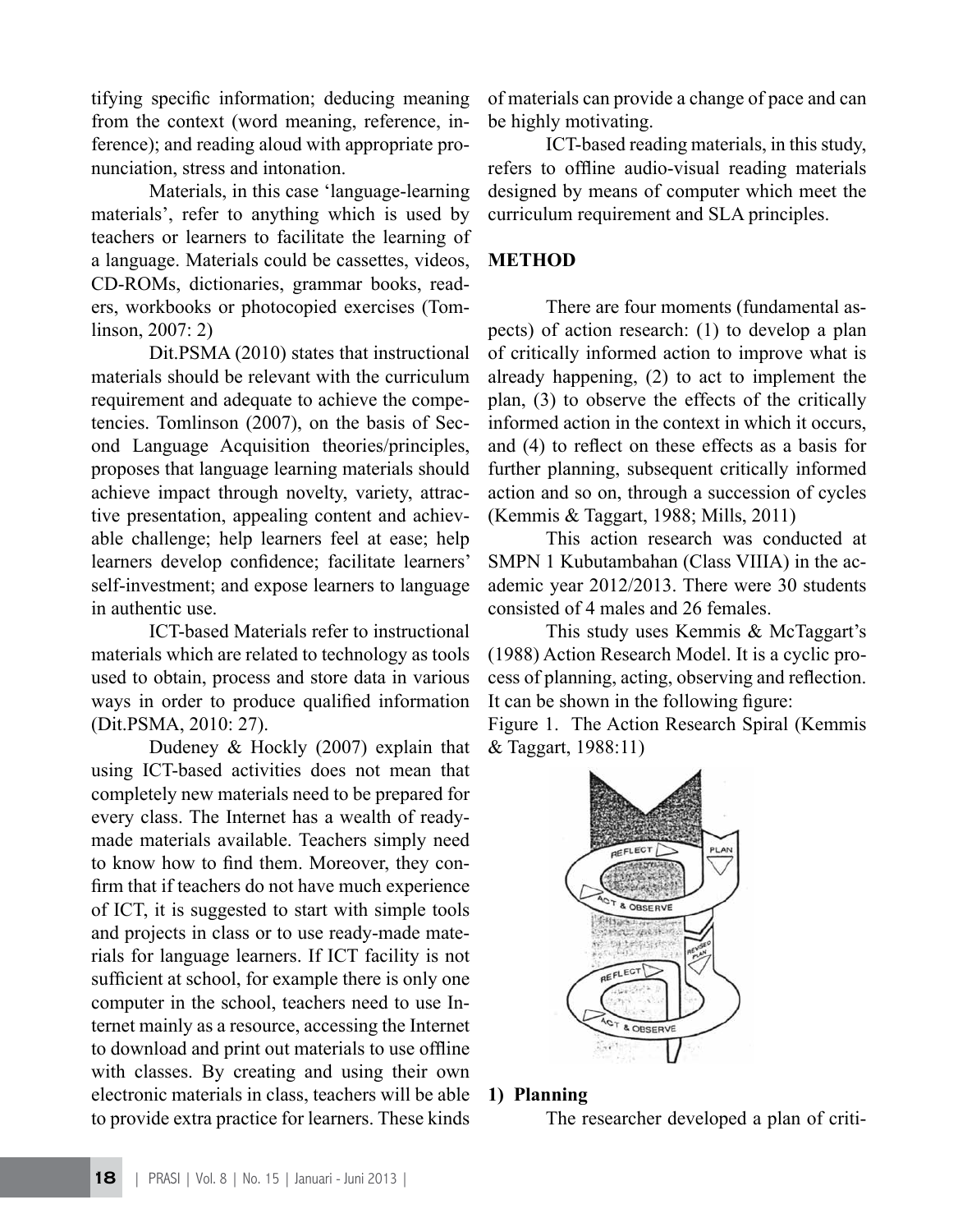cally informed action to improve what was already happening.

#### **2) Actions/Implementation**

In this stage, the teacher (investigator) conducted/implemented the planned actions in the classroom:

> a) The students were given Pre-Test and their scores were recorded and analyzed. b) They were taught using the planned actions; that is implementing ICT-based reading materials.

> c) All the data needed were recorded during the implementations of the planned actions.

#### **3) Observation**

Observation has function of documenting the effects of critically informed action—it looks forward, providing the basis for reflection now, but more so in the immediate future as the present cycle runs its course (Kemmis & McTaggart, 1988: 13). Observation was directly done during the teaching learning process. All the data needed were recorded in the observation sheet/notes.

#### **4) Reflection**

Reflection recalls action as it has been recorded in observation. It has an evaluative aspect—it asks action researchers to weigh their experiences, to judge whether effects were desirable, and suggest ways of proceeding. In this stage, the teacher analyzes all the data obtained and reflects them to the class situation as a result of the planned actions.

This study was conducted in two cycles, and in each cycle was followed by reflection and reconnaissance. The reflection was always related to the thematic concern and theoretical framework as well as the teacher's own experience.

### **FINDINGS AND DISCUSSION**

Firstly, the Pre-Test was conducted and the students' scores were recorded and analysed. Then, the planned actions were implemented in ten meetings.

The ICT-based reading materials for grade-eight students consist of 5 units. Each unit lasted in two meetings. Each meeting lasted 80 minutes (2 periods). The first meeting was for main classroom activities. Then, the students were assigned to do the home assignment and self-assessment at home. The second meeting was for discussing the students' home assignment and checking their self-assessment. Afterwards, the students completed the quiz and the questionnaire. Post-Test I was conducted after the sixth meeting and Post-Test II was conducted at the final meeting.

|          | NΟ | <b>MATERIALS</b>  | <b>MEETING</b> |
|----------|----|-------------------|----------------|
| Cycle I  |    | Pre-Test I and II |                |
|          | 2  | Lesson Plan 1     | II & III       |
|          | 3  | Lesson Plan 2     | IV & V         |
|          |    | Lesson Plan 3     | VI & VII       |
|          | 5  | Post-Test I       | VIII           |
| Cycle II | 6  | Lesson Plan 4     | IX & X         |
|          |    | Lesson Plan 5     | XI & XII       |
|          |    | Post-Test II      |                |

Table 1. The schedule of Action Research.

The results of Pre- & Post-Test I and II were shown in tables and graphs below.

| Reading                                  |       |     | Pre- Post- Pre- Post- |             |
|------------------------------------------|-------|-----|-----------------------|-------------|
| Comprehen- Test I Test I Test II Test II |       |     |                       |             |
| sion                                     |       |     |                       |             |
| <b>Total Score</b>                       | 146.4 | 170 |                       | 138.2 204.3 |
| Mean                                     | 49    | 5.7 | 43                    | 5.3         |
| Gain Score                               |       | 0.8 |                       | 10          |

Table 2. The mean scores of the students' ability on reading comprehension in the Pre- & Post-Test I and II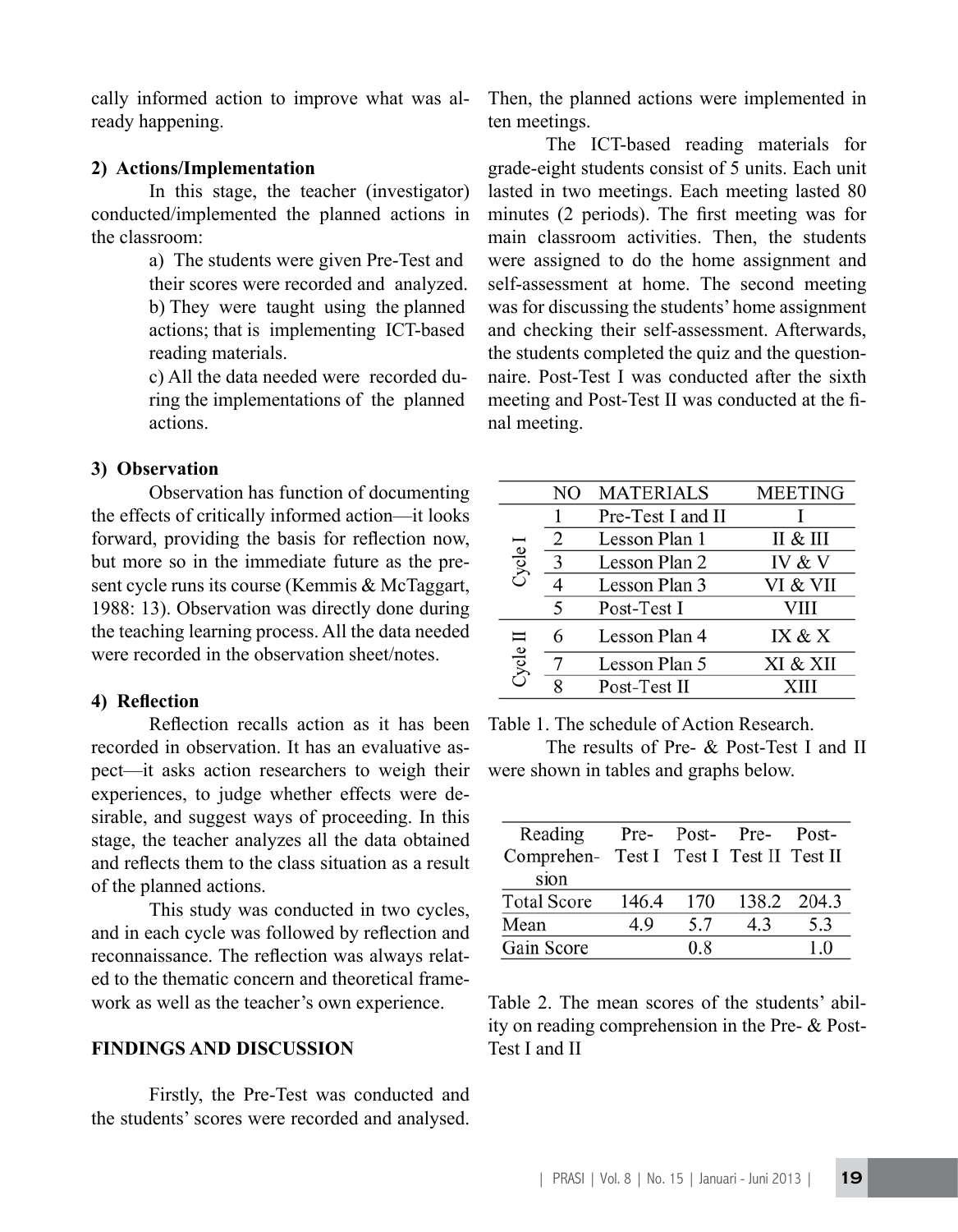

Graph 1. The mean scores of the students' ability on reading comprehension in the Pre- & Post-Test I and II.

In the first cycle, the mean scores of the students' ability on reading comprehension in the Post-Test I was higher than that on the Pre-Test I. The gain score was 0.8. This also happened on the Post-Test II in the second cycle. The gain score was 1.0.

Based on student's t-test analysis, it was revealed that the t-calculated was 3.498 (for the difference between the means of Pre- & Post-Test I) and 5.680 (for the difference between the means of Pre- & Post-Test II) while t-critical value was 2.045 at the .05 level of significance and 2.756 at the .01 level of significance. It means that there were very significant improvements of the students' ability on reading comprehension both in the first cycle and in the second cycle.

Table 3. The mean scores of the students' ability on reading aloud in the Pre- & Post-Test I and II

| Reading            | Pre-   | Post- | Pre-                   | Post- |
|--------------------|--------|-------|------------------------|-------|
| Aloud              | Test I |       | Test I Test II Test II |       |
| <b>Total Score</b> | 150    | 254   | 148                    | 248.5 |
| Mean               | 5.0    | 8.5   | 4.9                    | 8.3   |
| Gain Score         |        | 3.5   |                        | 34    |
|                    |        |       |                        |       |

Graph 2. The mean scores of the students' ability on reading aloud in the Pre- & Post-Test I and II.

In the first cycle, the mean scores of the students' ability on reading aloud in the Post-Test I was higher than that on the Pre-Test I. The gain score was 3.5. This also happened on the Post-Test II in the second cycle. The gain score was 3.4.

From the student's t-test analysis, it was revealed that the t-calculated was 19.165 (for the difference between the means of Pre- & Post-Test I) and 24.270 (for the difference between the means of Pre- & Post-Test II) while t-critical value was 2.045 at the .05 level of significance and 2.756 at the .01 level of significance. It means that there were very significant improvements of the students' ability on reading aloud both in the first cycle and in the second cycle.

The result of the questionnaires revealed that all students realized that the ICT-based reading materials are relevant and adequate to achieve the reading competencies; achieving impact through novelty, variety, attractive presentation, appealing content, and achievable challenge; helping them feel at ease and develop confidence; facilitating their self-investment; and exposing them to language in authentic use.

Based on the interview after the second cycle, the students said that they liked learning using ICT-based reading materials. They explained